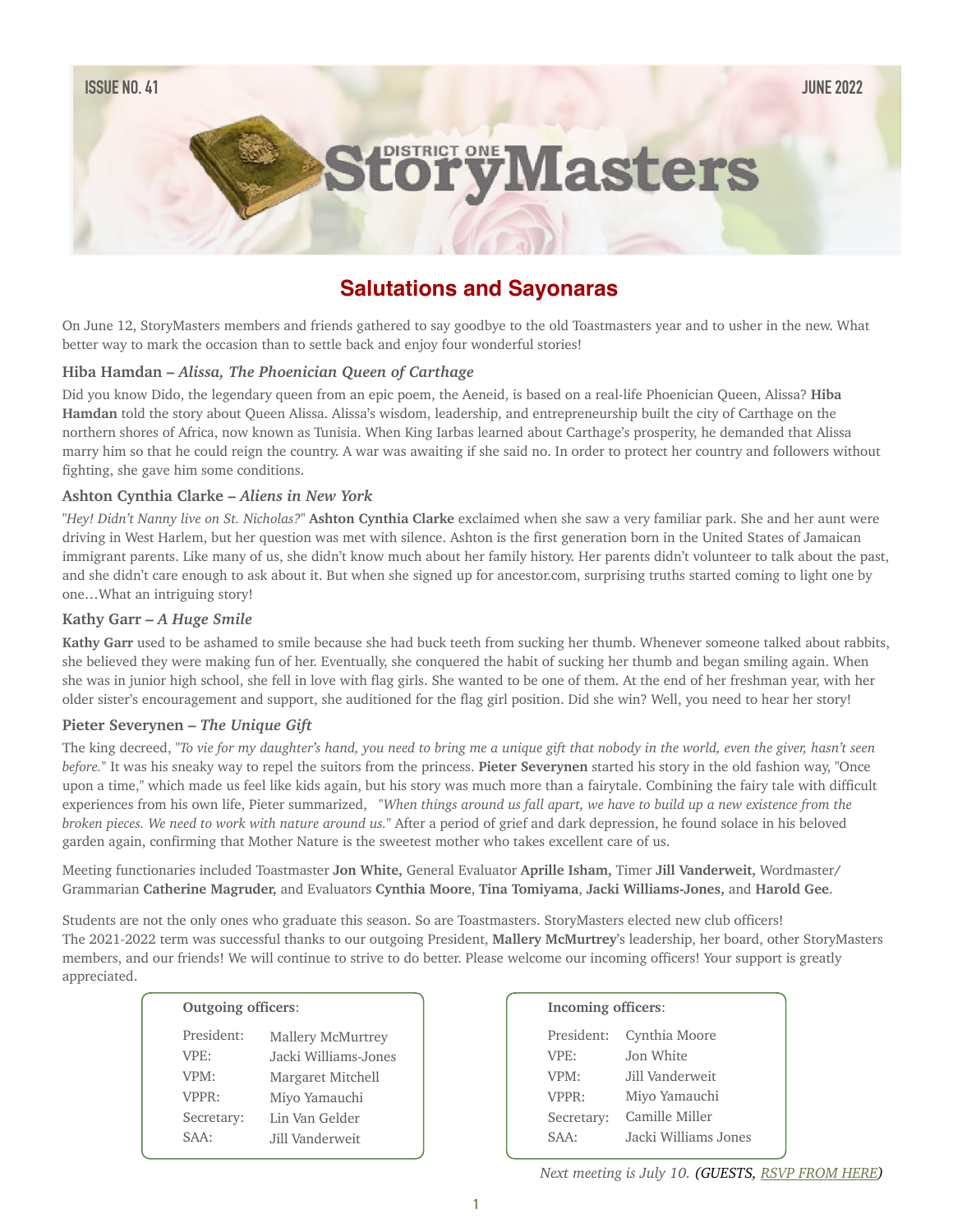# **UPCOMING STORYTELLING EVENTS**

Many intriguing storytelling events keep coming up. Check them out on <u>[our event page](https://thestorymasters.org/events/)</u>!

#### **Love Without Freedom: Juneteenth Storytelling with Muriel Johnson June 16**

<https://thestorymasters.org/event/love-without-freedom/>

6:30 PM PT / 9:30 PM ET Category: Storytelling concert Location: Zoom Cost: Free

# June 18 How To Be Japanese

<https://miyo.net/how-to-be-japanese>

3:00 PM PT / 6:00 PM ET Category: Solo show Location: Zoom Cost: \$10

of African-Americans navigating love, family and desires of the heart while their bodies were held in captivity.

Muriel Johnson shares uncommon stories from the 1800's

Normal: Conforming to a standard; usual, typical, or expected. All of us at some times or in some ways feel like outsiders. That whatever it is that is normal does not include us. But when we enter a new culture, we actually are the outsider. An excellent vantage point to question the status quo.

# **June 25** Graduate Stories: Stories of moving on<br>https://www.battarcaidthandone.com/2022/05/18/

<https://www.bettersaidthandone.com/2022/05/18/graduate-stories/>

4:00 PM PT / 7:00 PM ET Category: Storytelling concert Location: Hybrid Cost: \$5-15

Join emcee Jack Scheer and storytellers Nick Baskerville, Noa Baum, Bonnie Gardner, Giselle Ruzany, Gayle Turner, and Diana Veiga for "The Graduate: stories of growing up or moving on."

#### **StoryMasters Storytelling Café — LAST CUP June 26**

<https://thestorymasters.org/storytelling-cafe/>

3:00 PM PT / 6:00 PM ET Category: Solo show Location: Zoom Cost: \$10

Storytelling Café will close its door this month. Join us one more time and share your work, whether it's still a work in progress or a finished product. Everybody is welcome! You're welcome just to listen, too.



*Disclaimer: Events are posted as a service to our members, friends and the storytelling community. Posting is not an endorsement.*

# **MEMBERS SPOTLIGHT**

Once again, StoryMasters and our friends shined on storytelling stages. Here are just some picks.



**Ashton Cynthia Clarke** was in demand! She shared a heart-wrenching yet powerful story at Pour One Out on May 11 and wowed the audience again on May 15 at Backstory.

Learn more about: - [Pour One Out](https://renegadeadacheng.com/pour-one-out/) - [Backstory](https://www.thevictorytheatrecenter.org/tickets-events/backstory)









The Graduate: stories of moving on June 25, 2022 In-Person and Online 7:00pm EDT

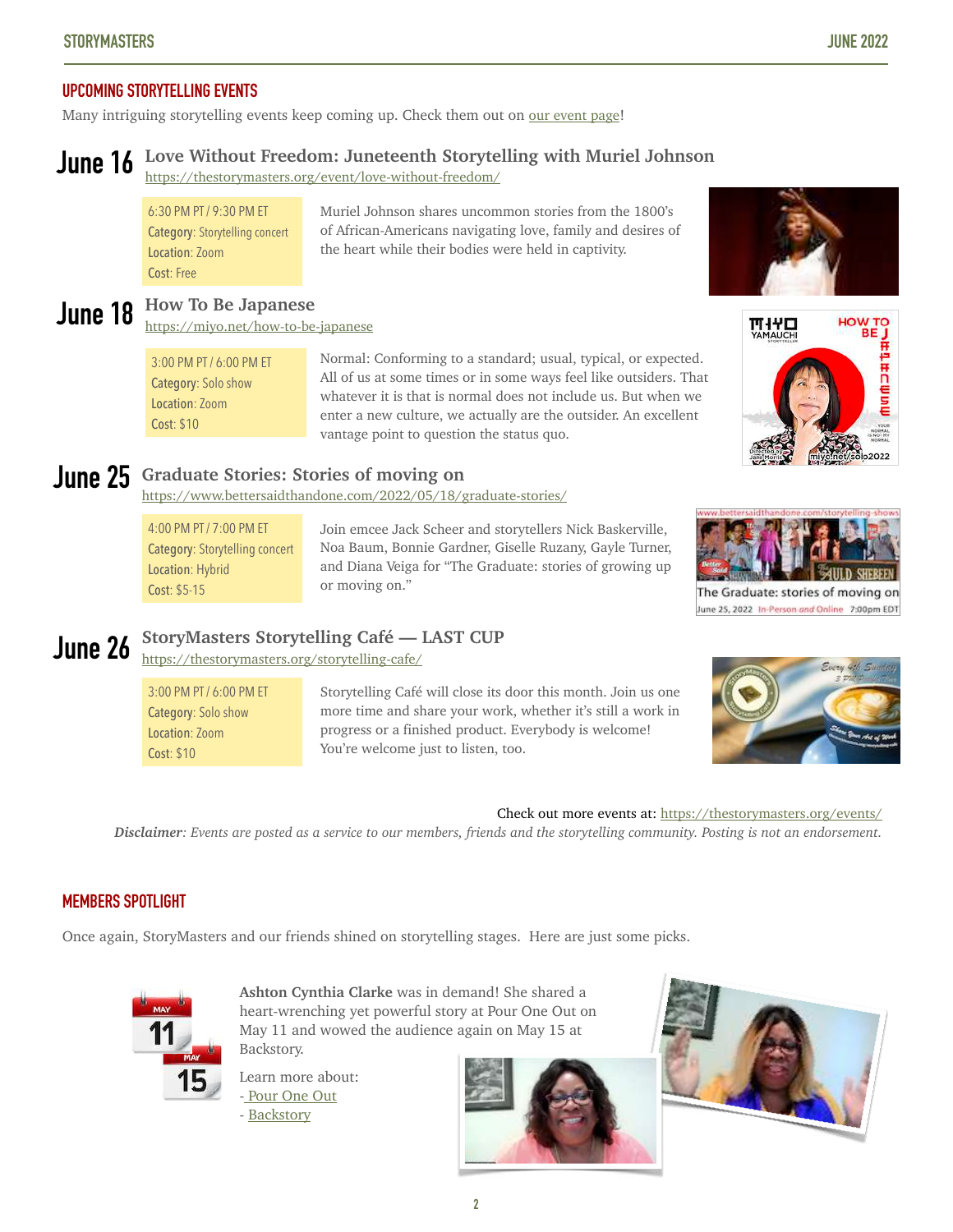



**Hiba Hamdan** represented StoryMasters with her story, entitled "*Alissa, Queen of Carthage*"" at the Storytelling Association of California (SAC)'s Story Swap Genre Storytelling Series: Legends.

Listen to her story here: <https://youtu.be/7LZGgm74jOQ?t=3397>

[Learn more about SAC](http://www.apple.com).



Our own **Tina Tomiyama, Kathy Falco**, and StoryMasters' friend, **Ann Buxie,** gave a stellar performance at **Barbara H. Clark**'s back patio.

[Learn more about Institute of Musical Arts.](http://imalosangeles.com/about-the-ima/)





On the same night, **Miyo Yamauchi** took Strong Words' stage.

[Learn more about Strong Words.](https://strongwordslive.com/)







Beautifully done, StoryMasters and friends! Keep up the story-worthy work!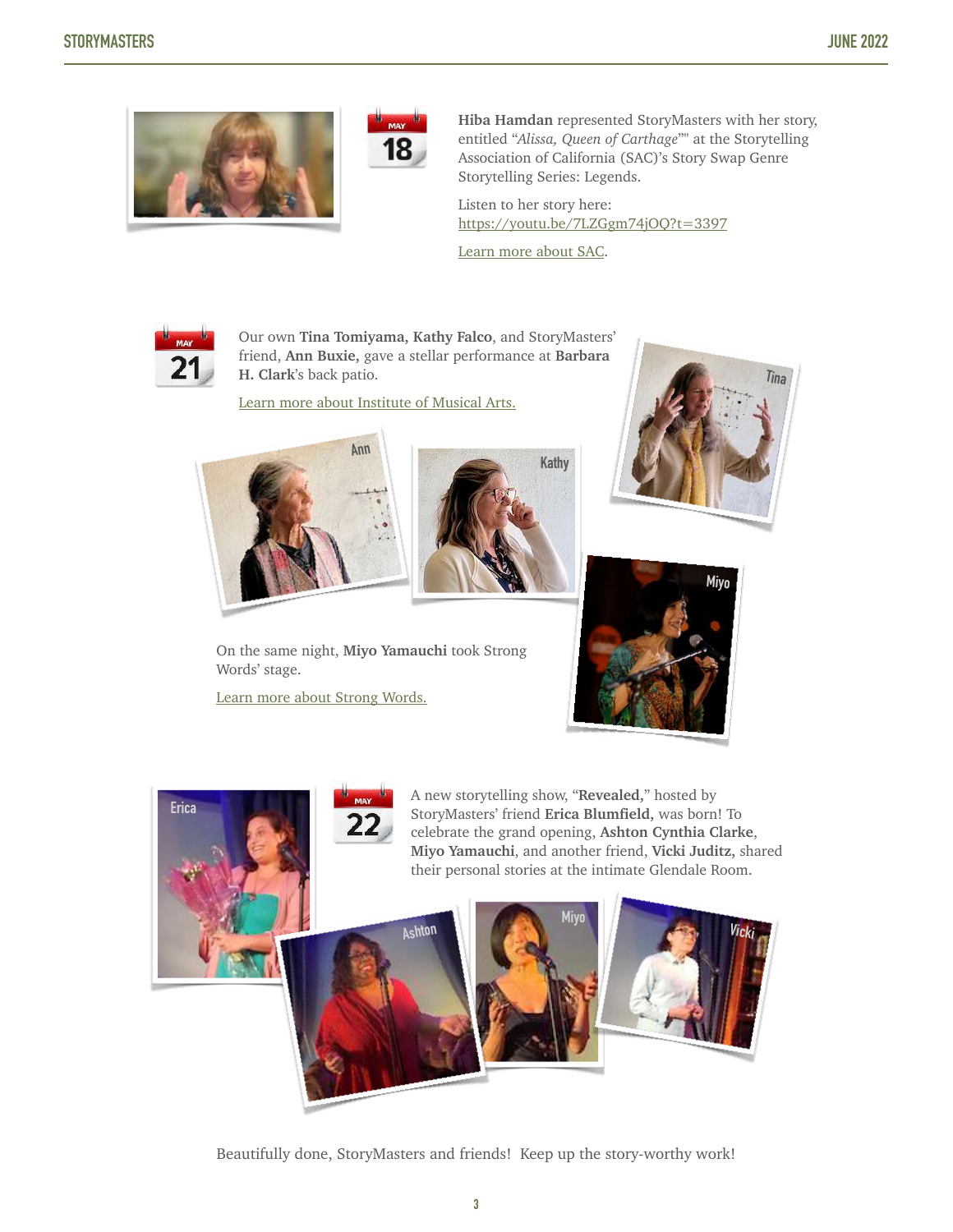# **How To Be Japanese — Miyo-Mazing**

*by Tina Tomiyama, with help from Ashton Cynthia Clarke, Anna Ziss-Patton and Aprille Isham* 

Oh, StoryMasters! Like all of you, I've relished **Miyo Yamauchi**'s stories, doled out to us once every few months on a Zoom screen—but who could have imagined the tremendous thrill of seeing and hearing Miyo give an hour-long show, live and in-person?



In *"How To Be Japanese: Your Normal Is Not My Normal,"* Miyo braided together six of her most enchanting tales, set in Japan and America, with occasional forays to South Korea and Tijuana. Offered under the auspices of the Hollywood Fringe Festival at a tiny theater in Hollywood, the show sold out within 48 hours, but not before Ashton, Aprille, Anna and I got tickets. (Those who missed the live show can attend the virtual live presentation at 3:00pm PDT on June 18; tickets at <https://miyo.net/how-to-be-japanese/>).

Let's find out what our fellow StoryMasters had to say about the show.

## *Ashton Cynthia Clarke*

*What a delight! Being part of the live audience for Miyo Y's Hollywood Fringe Festival solo show, "How To Be Japanese."* 

*Miyo skillfully weaves together several stories (a couple of which I had heard before in different iterations), using connectors to produce a smoothly flowing, hilarious and also sweet, one-woman performance. I especially treasured her voices for her different characters. If I have to pick one, I would choose of the story about her grandmother as my favorite.* 

*Oh and let me not forget the talented co-star. What co-star, you ask? Wasn't this a one-woman show? I'm talking about her single prop—a push-able, black cube which served alternately as a pin on a map, a boiling cauldron, and even an actual place for sitting! Miyo made full use of the width of her stage to transport us from place to place and from character to character.* 

*After seeing this show I promise, you will never, ever be xenoglossophobic! I just learned that word; look it up if you have to!* 

*My normal may still not be her normal, but Miyo shows us the precious things we have in common despite our differences. Brava!*





*The attendees received a hand-made origami kimono bookmark neatly tucked into a beautiful program designed by the award winning designer, Anthony Phills.*

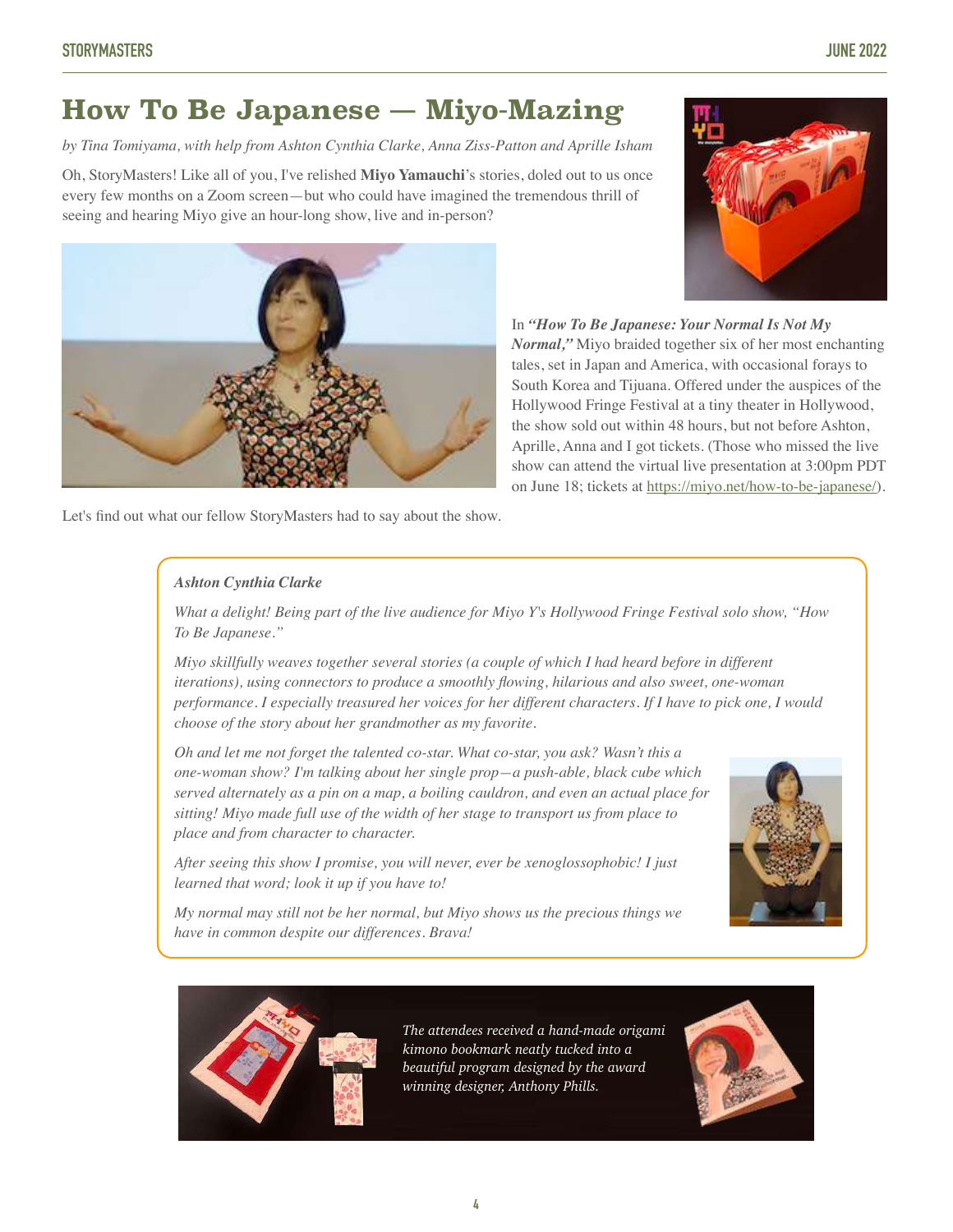# **STORYMASTERS JUNE 2022**

# *Anna Ziss-Patton*



*Miyo Yamauchi is an artful storyteller. Her autobiographical tales take you to her mesmerizing world. She can be funny, charming, and poignant. The stories about her grandparents in her native Japan were especially moving — horrifying, humorous, perplexing, loving…*

*Miyo's intimate storytelling, along with the simple yet evocative staging, made an engaging and elegant performance.* 

#### *Aprille Isham*

*Kudos for Miyo! She tells us "How to be Japanese," but doesn't warn you about the soaring saga she'll share. Growing up in Japan, details of her grandparents' stoicism, and love for their fiercely independent young granddaughter, are revealed.* 

*Her approach is to thrill you with a background graphics, made to reflect how she views her life. She ambles, she leaps, she bounds with vitality, all the while encircling you in tales of her tryst with cultural differences.* 

*Normal becomes Ambiguous.* 

*Bring her to America where she's trapped by language barriers. For example, the omniscient article "the." Why say the internet, the noodle, the monster?* 



*Miyo will have you laughing and questioning as she splashes in the pond of her reality. She steals the scenes, your mind and your heart.* 

Filled with awe after this virtuoso performance, I asked Miyo, "How long have you been preparing for this show?" Back in 2019, she told me, she decided to do a solo show in 2020. (Of course, we know what happened to everyone's plans in 2020.) And then last November, NSN (National Storytelling Network) chose Miyo to do a Fringe show for them. The first six months were spent in behind-the-scenes preparations like recruiting team members, planning logistics, and preparing programs, bookmarks, sound effects and visuals. On top of all that, Miyo ambitiously decided to launch an online shop at the same time. *[\(https://shop.miyo.net](https://shop.miyo.net))* It was just last May when Miyo started intensive rehearsals.

Barbara Clark tells her students that ten minutes is an ideal length for a story, because "anyone should be able to memorize a tenminute story." But imagine memorizing an hour's worth of stories! I asked Miyo if she had any special techniques to share. "Be in the moment," she told me. "Even if you forget a sentence here and there, it doesn't matter because as long as you're in the moment, everything flows."

Want to know which stories Miyo told? Here's a brief summary. Her "English rant" (working title *"Q-U-E-U-E"*), with the unforgettable clarion vocal "Mi-mi-mi-mi-mi-YO!" started the show. Next came "*Grandma's Tea,"* loving portraits of her Hiroshima grandparents and their nasty-but- miraculous dokudami tea. *"What Happened Yesterday"* offered a comic look at Japanese (and Korean) drinking culture. The time-spanning *"I Know It All"* showcased Miyo's witty reflections on holidays, udon noodles and wisdom. *"Am I Safe?"* dealt with immigration and legal status. She closed out the show with her hilarious *"Hello Kitty."* Oh, who can ever forget wicked Teacher Yamamoto wielding her kendo sword, villainously persecuting poor, perfectionistic young Miyo?

Now we're all wondering, what's next for our shining star? "I'm happy with how my first solo show went," says Miyo, "but it's not over yet because I'm working on the June 18th online show right now, which is a whole different challenge. Also, a couple of theaters are interested in hosting my solo show. There are quite a few areas that I'd like to improve for future in-person shows. My creative thoughts are overloaded right now. Ask me next month!"

Follow Miyo at *<https://miyo.net/>*